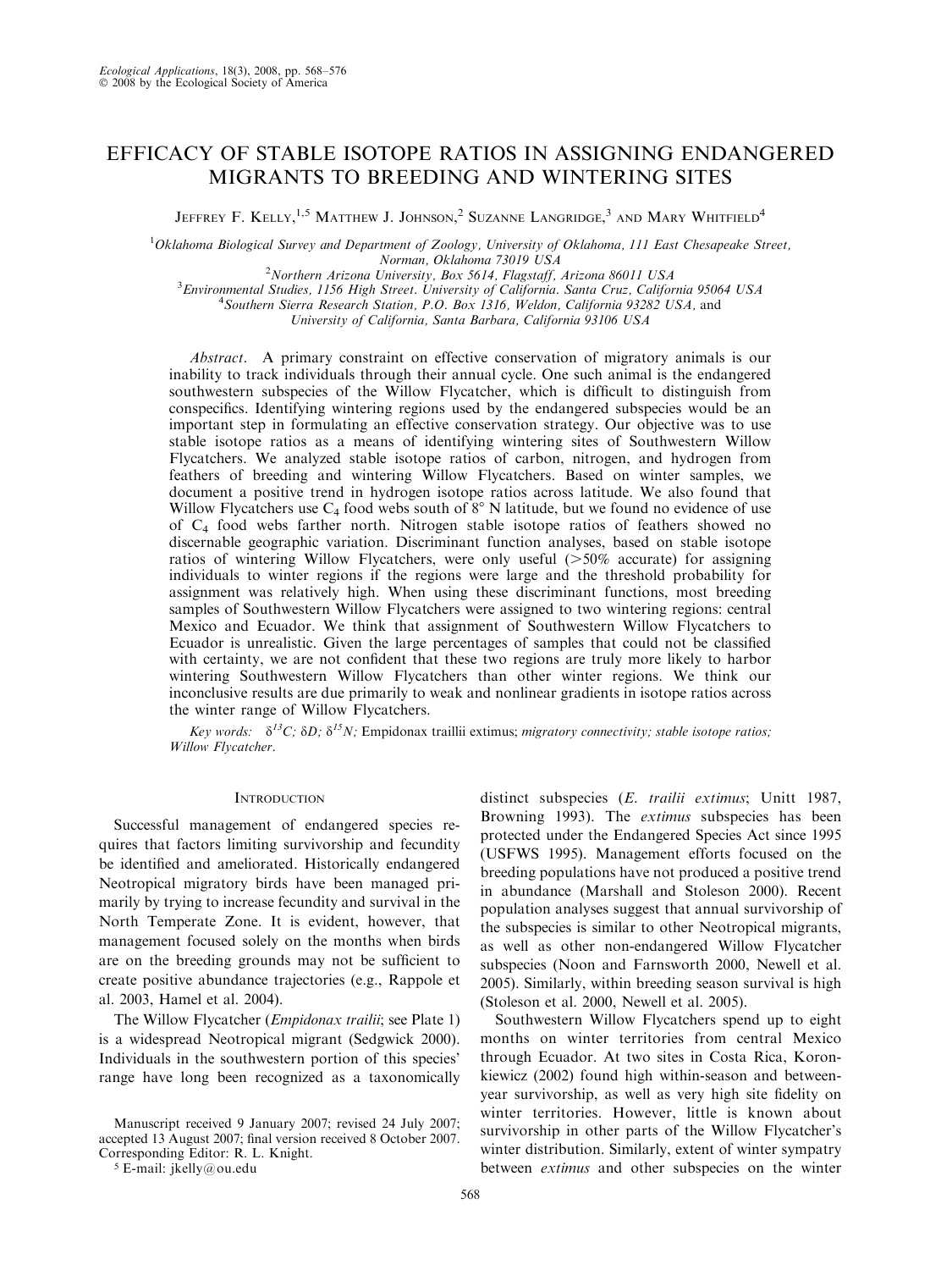grounds is unknown, although investigation of museum specimens has suggested that the subspecies do not segregate on the winter grounds (Unitt 1997). Efforts to manage Southwestern Willow Flycatchers outside of the breeding season are hampered by these factors, and by the fact that it is difficult or impossible to separate individuals of the extimus subspecies from other Willow Flycatchers in the field (Hubbard 1999). These limitations have made it difficult to target regions within the Willow Flycatcher's winter range for research and management. We investigated whether these difficulties could be overcome through analysis of stable isotope ratios in feathers.

Stable isotopes have been used as a tool for understanding connections between breeding and wintering grounds (Kelly and Finch 1998, Webster et al. 2002, Rubenstein and Hobson 2004, Hobson 2005). Stable isotope ratios are commonly used as intrinsic markers of breeding origins in migratory birds (Kelly et al. 2002, Rubenstein and Hobson 2004, Hobson 2005, Kelly 2006). These studies also make it clear, however, that efficacy of the stable isotope approach varies depending on which isotopes are analyzed, where the source tissues were grown, the physiological condition of the sampled organism, and the underlying spatial gradients in isotopes of diet items and surface water that determine tissue isotope ratios.

We analyzed stable isotope ratios of carbon, nitrogen, and hydrogen in feather tissue to determine if these ratios could be used to link winter locations of Willow Flycatchers to breeding regions. This approach requires (1) knowing the location at which feathers were grown and (2) documenting variation in isotopic signatures across a geographic range (Kelly and Finch 1998). Among passerine birds it has been repeatedly demonstrated that the isotope ratios in feathers reflect those of the diet at the time of molt (e.g., Hobson et al. 1999). In contrast with most Neotropical–Nearctic migrant passerines, however, Willow Flycatchers grow their feathers on the winter ground (Pyle 1997) and therefore have isotopic signatures that reflect their diet at the wintering site. There are numerous recent studies that use a northto-south gradient in hydrogen isotope ratios in the temperate zone (e.g., Kelly 2006). Scarcity of a precipitation sampling station in the winter range of the Willow Flycatcher make it unclear whether this approach will be useful for this species.

Our specific objectives were to (1) evaluate whether stable isotope ratios of feathers collected from Willow Flycatchers on their wintering grounds carry an identifiable geographic signature; and to (2) examine stable isotope ratios of feathers collected from Willow Flycatchers (after-hatch-year adults) on their breeding grounds to determine if breeding sites corresponded to areas of the winter grounds. We also discuss possible alternative methods for determining connectivity in this species, as well as general ways in which future studies could improve on our methods.



FIG. 1. Feather collection sites on the breeding grounds (black circles) and winter grounds (gray circles) of the Willow Flycatcher.

#### **METHODS**

#### Field methods

We collected Willow Flycatcher feathers on the wintering and breeding grounds from 1998 to 2004. Wintering sites included Mexico, Costa Rica, El Salvador, Panama, and Ecuador (Fig. 1). Breeding feathers were collected in New Mexico, Arizona, Utah, California, Oregon, Washington, Tennessee, and North Carolina (Fig. 1).

Identification of Empidonax flycatchers on the wintering grounds presents a challenge. However, Gorski (1969), Koronkiewicz and Sogge (2000), and Koronkiewicz et al. (2006) demonstrated that wintering Willow Flycatchers exhibit territorial responses and sing when solicited using tape playback of breeding ground vocalizations much as they do during breeding season surveys (Sogge et al. 1997). Because the Willow Flycatcher song is distinctive from all other flycatchers, we used a variety of broadcast vocalizations (Gorski 1969, Sogge et al. 1997, Koronkiewicz and Sogge 2000) to elicit song and verify species identification.

We captured Willow Flycatchers using mist nets. Tape playback was used to entice birds into the nets (Sogge et al. 2001). We monitored nets continually to minimize stress and chance of predation of birds captured. We banded birds with numbered U.S. Fish and Wildlife Service bands. We processed birds following guidelines in Ralph et al. (1995). We did not attempt any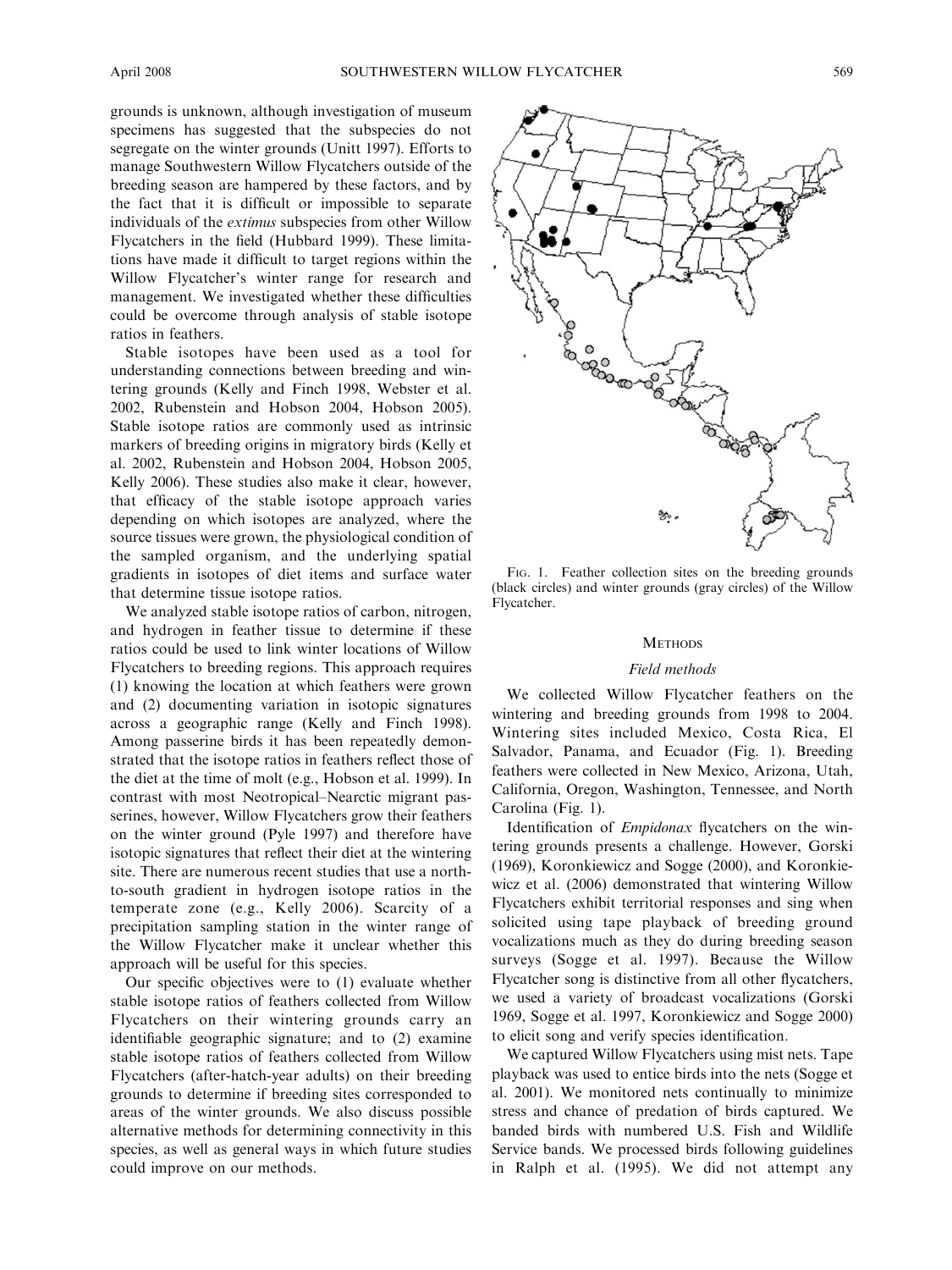subspecies determinations for birds captured during the winter. We collected contour (body) feathers or a primary feather from each adult Willow Flycatcher during the banding process. The feathers were placed in a macrofuge tube or small envelopes and transported to either Northern Arizona University (carbon and nitrogen) or the University of New Mexico (hydrogen) for isotope analysis. Different laboratories were used for different isotope analyses to save time and money. We are not aware of any published data that suggest that hydrogen isotope data analyzed in one laboratory are systematically biased relative to carbon and nitrogen data analyzed elsewhere.

## Laboratory methods

Feather isotope analysis methods follow those of Kelly et al. (2002, 2005). For hydrogen stable isotope ratio analysis, 0.1–0.2 mg of feather was removed and wrapped in a silver capsule. Hydrogen isotope ratios were analyzed in August 2002, May 2005, and July 2005. Capsules were loaded into an autosampler and dropped into a high temperature reduction furnace (Finnigan TC/EA) interfaced through an open split (Finnigan MAT Conflo II, ThermoFinnigan, Bremen, Germany) with an isotope ratio mass spectrometer (Finnigan MAT Delta plus XL). The reduction furnace was used to pyrolize feathers samples at  $1450^{\circ}$ C.

Some of the hydrogen in feather keratin exchanges with atmospheric hydrogen (Chamberlain et al. 1997). Wassenaar and Hobson (2003) developed a method of estimating the  $\delta$ D values of the non-exchangeable fraction of feather keratin. Most of our data were collected prior to the availability of this equilibration method. Therefore our  $\delta$ D values are of total feather hydrogen rather than just the non-exchangeable fraction. Nonetheless, total hydrogen δD values of feathers have been useful in many studies (Chamberlain et al. 1997, Hobson and Wassenaar 1997, Kelly et al. 2002, 2005). All samples were air equilibrated for two weeks prior to sampling to minimize effects of differential exchange. While we would have ideally analyzed all of our samples on the same day, this level of synchrony was logistically impossible. Samples were analyzed when there was funding available to do so and we could arrange for time in the laboratory.

Carbon and nitrogen stable isotope ratios were also analyzed via continuous-flow isotope ratio mass spectrometry. For these analyses we encapsulated 0.1–0.2 mg of feather in tin and dropped these samples into a Carlo Erba elemental analyzer (800°C; Thermo Fisher, Rodano, Milan, Italy) interfaced with the isotope ratio mass spectrometer. For all analyses, we express the ratio of stable isotopes  $(H_2/H_1, C_{14}/C_{13}, N_{15}/N_{14})$  in a sample as the parts per thousand  $(\%$ ) deviation from a standard (SMOW for H; PDB for C, and AIR for N). We report deviation from these standards in delta notation ( $\delta D$ ,  $\delta^{13}$ C,  $\delta^{15}$ N). The precision of the analyses for hydrogen was  $\pm 2.0\%$ , and  $\pm 0.2\%$  for carbon and nitrogen.

#### Statistical analysis

Our analysis proceeded in three steps: (1) first we used hierarchical cluster analysis to group winter sampling sites together into regions based on geographic locations; (2) then we used discriminant function analysis to determine whether isotopic data were sufficient to correctly assign birds to their known winter sampling region; and (3) finally we used the discriminant functions developed in step 2 to examine the probability that birds sampled on the breeding ground resided in each winter region. By using discriminant analysis we make the assumption that we sampled the entire extant winter range of the Willow Flycatcher. We know this assumption to be false, but still think that our approach is useful for answering our question. In other cases where this assumption has been violated, this method has still produced high rates of successful classification (Caccamise et al. 2000, Kelly et al. 2005). Moreover, this assumption is not unique to our approach. Any attempt to classify birds to sites of origin must assume that the entire universe of origins has been sampled.

## Cluster analysis of winter sites

We analyzed hydrogen, carbon, and nitrogen stable isotope ratios of feathers collected from 208 wintering Willow Flycatchers at 41 locations throughout Mexico, Central America, and Ecuador. Short distances separated many of these sites. Based on previous isotopic patterns and assignment tests (Kelly et al. 2002, 2005, Clegg et al. 2003), we knew that it was unlikely that stable isotope ratios alone could successfully assign a high percentage of birds to a single correct sampling site out of the 41 possibilities. Rather, we expect that stable isotope ratios might differ among regions of the winter range and that these regional differences might be useful in assigning birds to geographic regions. To explore the regional level relationship between stable isotope ratios of Willow Flycatcher's feathers and capture site, we used a hierarchical clustering algorithm to group the 41 sampling sites into five and ten regions based solely on the proximity of those sites to one another (i.e., latitude and longitude). The selection of five and ten clusters was arbitrary, but our limited exploration of analyses using other numbers of clusters suggests that there were no thresholds in correct classification rates as the number of clusters changed. Rather there was a gradual decline in correct classification rates as the number of clusters increased. We think that results from five and ten clusters are illustrative of these gradual changes. The clusters were formed using the agglomeration method based on squared Euclidean distances (SPSS 2002).

#### Assigning birds to winter regions

We divided our winter samples in half at random. We used half the data (training data,  $n = 115$  birds) to build discriminant functions that maximized the ability to classify birds to the correct sample region. In the discriminant function analyses, region was the depen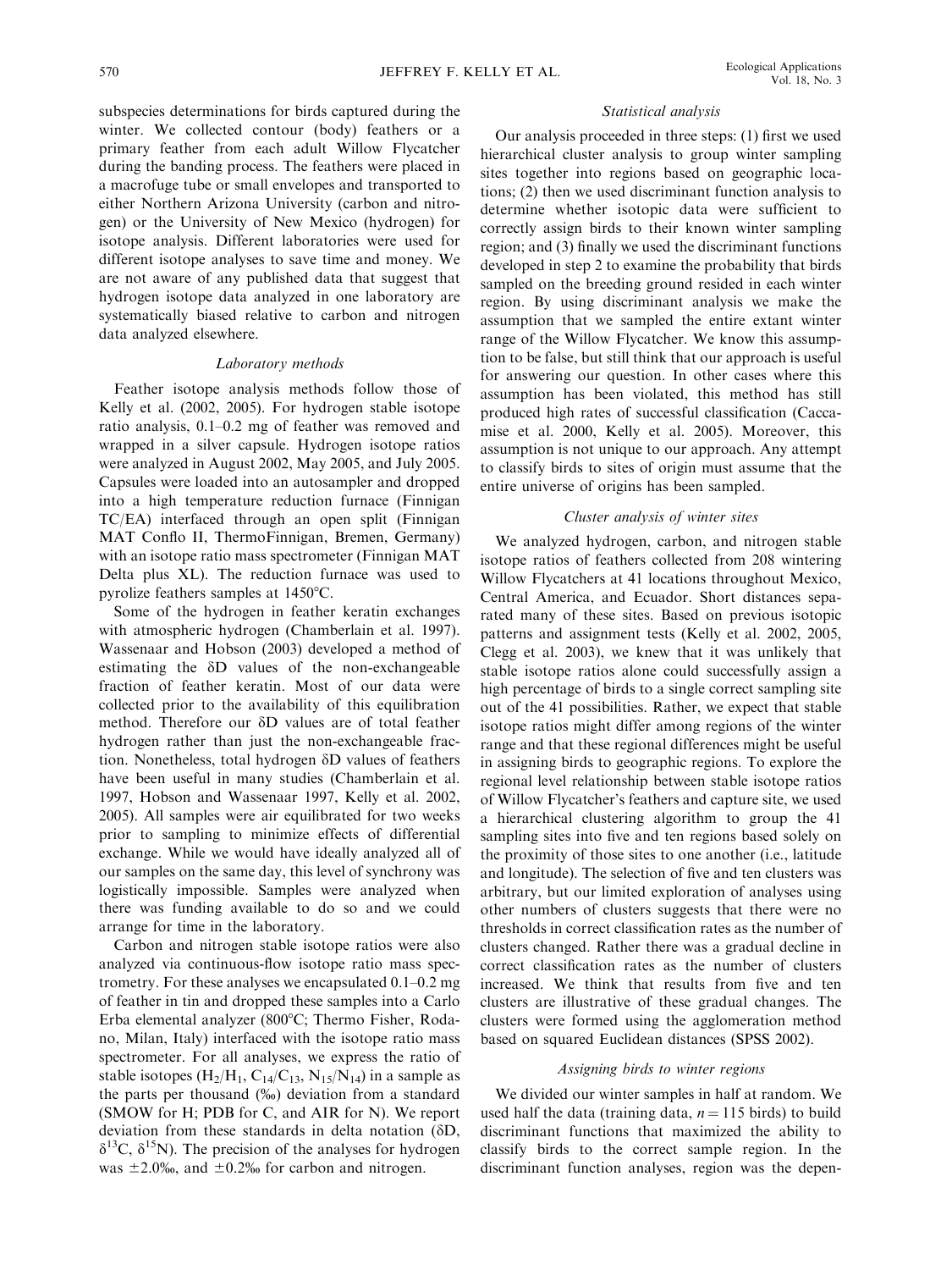dent variable and stable isotope ratios ( $\delta D$ ,  $\delta^{13}C$ , and  $\delta^{15}$ N) were the independent variables. The independent variable that minimized Wilks' lambda was entered into the model at each step. If that variable had an  $F$  value of  $\geq$ 3.84, it was retained for that step. At each step those variables with an  $F$  value  $\leq 2.71$  were removed from the discriminant function model. Sample regions were defined by the previously described cluster analysis. We ran separate discriminant function analyses for both five and ten sample regions. We used the remaining half of the data (test data,  $n=93$ ) to get a realistic assessment of how much classification ability would be lost when the discriminant functions were confronted with a new data set.

These discriminant functions were built assuming equal prior probabilities. Some other applications of this method have argued that priors ought to be proportional to number of samples collected at a site (e.g., Royle and Rubenstein 2004). We do not think this is the best approach in our case for two reasons. First, proportional priors ought to be based on an estimate of bird density. The number of samples we collected at each site does not reflect bird density. Second, using proportional priors, by definition, increases the likelihood that a given unknown sample will be assigned to sites with high priors (i.e., where density is high). Overall, this approach would increase the correct classification rate of the analysis. The correct classification rate at sites where few samples are collected, however, would decrease. If Southwestern Willow Flycatchers winter allopatrically from other Willow Flycatchers, we would expect densities within their winter range to be relatively low (i.e., sites with low priors). Given that we are interested in correctly classifying birds to these sites, it seems unwise to use proportional priors in this case.

We also evaluated performance of discriminant functions while varying the threshold probability used to allow the functions to classify an individual to a region. That is, we only assigned a sample to the most likely region if it had a probability that was more than the threshold probability. We used threshold probabilities of 0.20, 0.33, and 0.50. When analyzing classifications for five regions, only the 0.33 and 0.50 classification thresholds differ from a threshold of 0.0 (i.e.,  $1/5$  regions = 0.2).

## Predicting the wintering sites of breeding Southwestern Willow Flycatchers

We analyzed feathers collected from 99 breeding Willow Flycatchers at 16 locations throughout the United States. These samples represent the brewsteri, adastus, traillii, and extimus subspecies (Fig. 1). To determine where birds of the extimus subspecies were likely to spend the winter, we used discriminant functions derived from winter training data to assign samples collected on the breeding ground to the most likely wintering site. Because the *extimus* subspecies is of



FIG. 2. Relationships among stable isotope ratios of (A) hydrogen, (B) carbon, and (C) nitrogen and latitude of sites where feathers of Willow Flycatcher were collected. Isotope ratios are relative to air for nitrogen, Pee Dee Belemnite (PDB) for carbon, and standard mean ocean water (SMOW) for hydrogen.

most interest, we restrict our analysis to these southwestern birds.

### **RESULTS**

# Willow Flycatcher feather isotope ratios and geographic location

There were broadscale relationships among stable isotope ratios of Willow Flycatcher feathers and geographic location of the collection sites (Fig. 2). There was a decline in the hydrogen isotope ratio of feathers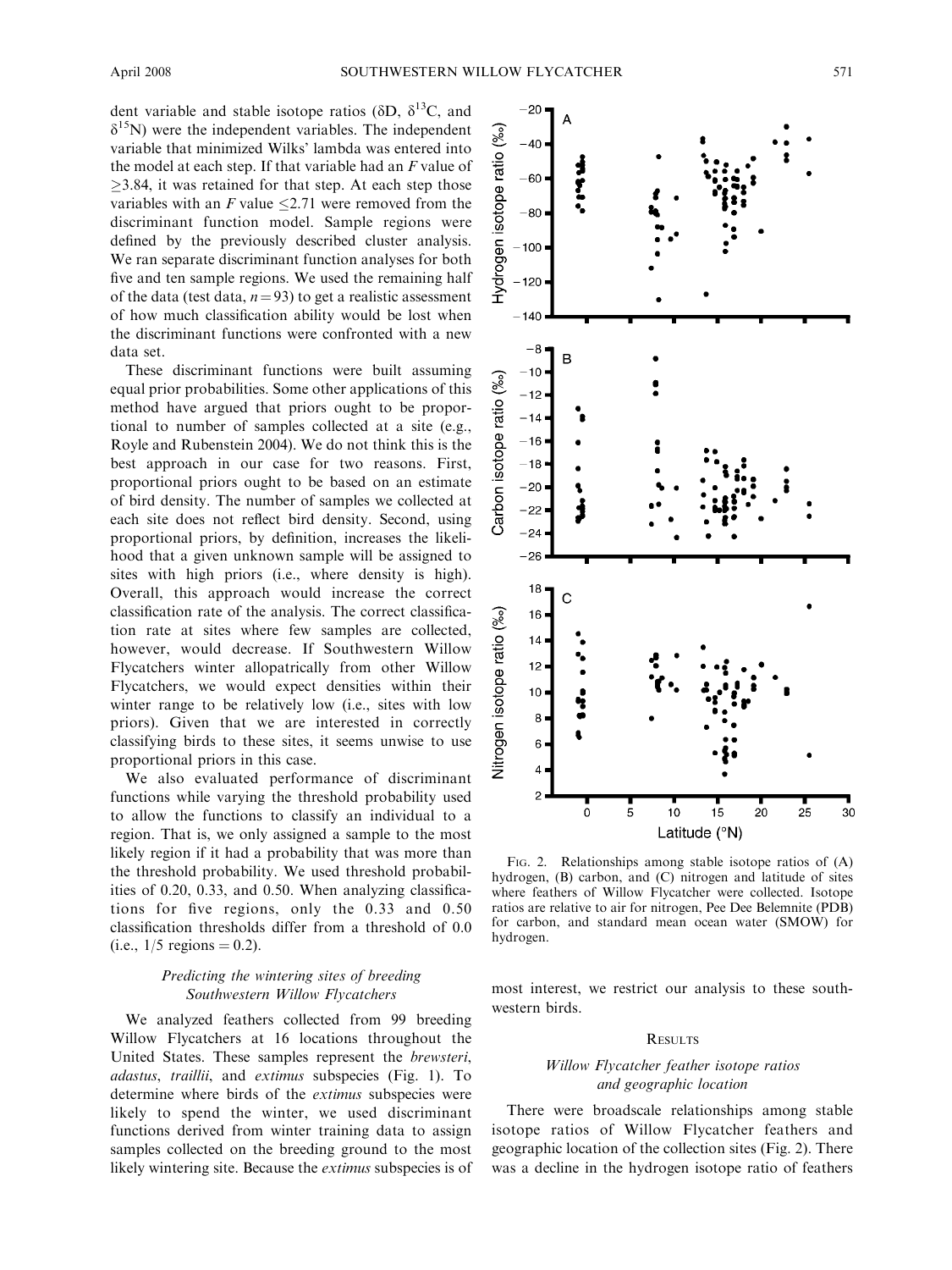

FIG. 3. (A) Five and (B) 10 regions sampled for wintering Willow Flycatchers, determined through a hierarchical cluster analysis. In each case, different symbols identify sites assigned to different regions. Numbers to the left of each region indicate the number of breeding samples of Southwestern Willow Flycatchers that were assigned to that region using threshold probabilities of 0.20, 0.33, and 0.50, respectively.

from central Mexico through Central America. In particular from the equator northward there was a strong correlation between H isotope ratio and latitude  $(r = 0.51, P < 0.001)$ . It is important to note that this trend is opposite that found in the temperate zone (i.e., less enriched further north). This relationship did not hold south of the equator, in Ecuador. The values from Ecuador's samples are also interesting because they contridict expectations based on precipitation isotope maps (Bowen and Revenaugh 2003).

Second, there was a weak negative association between carbon stable isotope ratios and latitude  $(r =$  $-0.18$ ,  $P < 0.005$ ) driven by an absence of any C<sub>4</sub> signal north of 8° north latitudes ( $\delta^{13}C > -17\%$ ). There were substantial differences in nitrogen stable isotope ratios among sites, but there was no general association with sampling latitudes.

#### Clustering and assigning winter samples

We used hierarchical clustering to aggregate samples into five and ten regions that were spatially continuous (Fig. 3). We used these two aggregations to assign Willow Flycatchers to winter regions using discriminant analysis. The best classification rates were achieved when only nitrogen and hydrogen isotope ratios were used (Table 1). Because carbon and hydrogen isotope ratios were significantly correlated ( $r = -0.2$ ,  $P < 0.005$ ), the addition of carbon isotope ratio data did not improve the model regardless of whether assignments were made to five or ten regions. The discriminant function analysis using test data was able to correctly classify  $>90\%$  (5 regions) or 60% (10 regions) of the samples when the threshold value was high (0.50; Table 2). However, very few samples had classification probabilities that were  $>0.50$ ; that is, most samples were unclassified when the threshold was high. When data were analyzed without a classification threshold, discriminant functions were only able to correctly classify between 40% and 50% of samples. Correct classifications were not evenly distributed across the geographic range of samples. Rather, some samples and regions had distinct isotopic signatures that allowed more reliable classification (Table 2).

# Predicting wintering sites of breeding birds

We compared nitrogen and hydrogen stable isotope ratios of breeding feather samples among the extimus, brewsteri, adastus, and traillii subspecies (Fig. 4). It was evident that, while there was substantial overlap among these samples, the southwestern (*extimus*,  $-56\% + 18\%$ ,  $n=47$ ) and west coast (*brewsteri*,  $-59\% \pm 10\%$ , mean  $\pm$ SD,  $n = 16$ ), subspecies tended to be less enriched for hydrogen than those of the interior west (*adastus*,  $-40\%$  $\pm$  7‰, n = 19) and eastern (*traillii*, -44‰  $\pm$  9‰, n = 17;  $F_{3,95} = 9.4$ ,  $P < 0.001$ ). Moreover only four of 65 extimus birds had  $\delta^{13}$ C values that were  $\ge -17\%$ , indicating that few were utilizing  $C_4$  dominated habitats during molt. In addition it is interesting to note that the mean values for all subspecies are enriched relative to the values found in the center of the Willow Flycatchers winter range. Between  $8^{\circ}$  N and  $18^{\circ}$  N latitude there are many birds with H isotope ratios  $\leq -80\%$ , which is outside of the standard deviation of all but one of the sampled breeding populations.

TABLE 1. Loading of the two independent variables ( $\delta D$  and  $\delta^{15}$ N) used to create discriminant functions to classify Willow Flycatchers to regions of the winter range.

|                 |          | Variable Function 1 Function 2 Function 1 Function 2 |          |       |
|-----------------|----------|------------------------------------------------------|----------|-------|
| δD              | $-1.035$ | 0.397                                                | 1.033    | 0.389 |
| $\delta^{15}$ N | $-0.805$ | 0.762                                                | $-0.791$ | 0.771 |

*Notes:* We also used  $\delta^{13}$ C values in the analyses, but they were not used in creating the discriminant functions because they did not improve classification rates. Separate analyses were run for ten and five regions. Regions were delineated via hierarchical cluster analysis (Fig. 3).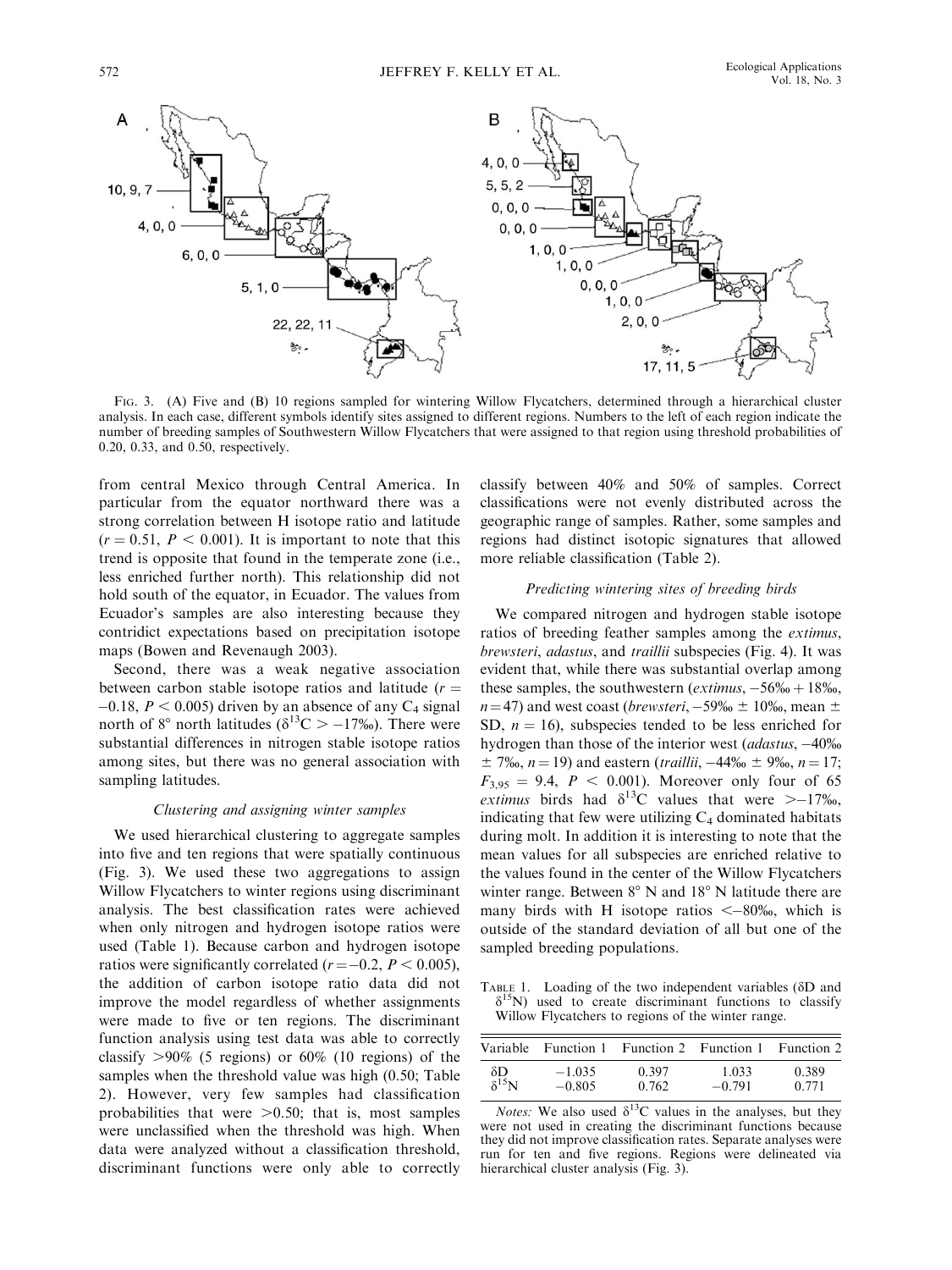|                              |  |  |  |  | TABLE 2. Number of wintering Willow Flycatchers correctly classified to regions using discriminant function analyses (with |  |  |
|------------------------------|--|--|--|--|----------------------------------------------------------------------------------------------------------------------------|--|--|
| sample size in parentheses). |  |  |  |  |                                                                                                                            |  |  |

|                          |          | Training, by threshold value | Test, by threshold value |         |         |        |
|--------------------------|----------|------------------------------|--------------------------|---------|---------|--------|
| Region                   | 0.20     | 0.33                         | 0.50                     | 0.20    | 0.33    | 0.50   |
| Analyses with 5 regions  |          |                              |                          |         |         |        |
|                          | 33 (39)  | 32(33)                       | 24(24)                   | 22(27)  | 20(20)  | 17(17) |
|                          | 4 (19)   | 0(10)                        | 0(3)                     | 0(11)   | 0(6)    | 0(0)   |
| $\frac{2}{3}$            | 2(18)    | 0(5)                         | 0(1)                     | 2(17)   | 0(0)    | 0(1)   |
| $\overline{\mathcal{A}}$ | 14(28)   | 8 (11)                       | 2(4)                     | 6(28)   | 4(10)   | 2(2)   |
| 5                        | 7(11)    | 7(8)                         | 4(4)                     | 2(10)   | 1(3)    | 1(1)   |
| Total                    | 60 (115) | 47 (67)                      | 31 (36)                  | 32 (93) | 25 (45) | 20(21) |
| Analyses with 10 regions |          |                              |                          |         |         |        |
|                          | 7(16)    | 1(9)                         | 1(6)                     | 1(12)   | 0(10)   | 0(4)   |
|                          | 10(16)   | 10(11)                       | 5(5)                     | 6(7)    | 6(6)    | 3(3)   |
| $\frac{2}{3}$            | 0(4)     | 0(1)                         | 0(1)                     | 0(4)    | 0(0)    | 0(0)   |
| 4                        | 0(7)     | 0(1)                         | 0(0)                     | 0(8)    | 0(0)    | 0(0)   |
| 5                        | 0(4)     | 0(2)                         | 0(0)                     | 0(1)    | 0(0)    | 0(0)   |
| 6                        | 6(8)     | 5(5)                         | 0(0)                     | 5(7)    | 1(1)    | 0(0)   |
| $\overline{7}$           | 0(4)     | 0(2)                         | 0(1)                     | 0(7)    | 0(0)    | 0(0)   |
| 8                        | 0(1)     | 0(0)                         | 0(0)                     | 0(2)    | 0(0)    | 0(0)   |
| 9                        | 1(2)     | 0(0)                         | 0(0)                     | 0(1)    | 0(0)    | 0(0)   |
| 10                       | 3(4)     | 2(2)                         | 1(1)                     | 0(2)    | 0(0)    | 0(0)   |
| Total                    | 27 (66)  | 18 (33)                      | 6(14)                    | 12(33)  | 7(17)   | 3(7)   |

*Notes:* Analyses used either five or ten regions as described in Fig. 1. Sample sizes  $(N)$  are the number of samples from that region for which probability of assignment to at least one region exceeded the threshold value (0.20, 0.33, 0.50).

To examine these patterns quantitatively, we used the discriminant functions built with the winter training data to assign breeding ground extimus samples to the most likely winter region based on feather stable isotope data. These analyses assigned most birds to two regions, Mexico and Ecuador (Fig. 3). This assignment seems to be heavily influenced by H isotope ratios, which were most enriched in the Mexico and Ecuador samples. We do not think these assignment results accurately reflect the entire winter range of the Southwestern Willow Flycatchers.

#### **DISCUSSION**

### Stable isotopes as indicators of migratory connectivity in Willow Flycatchers

Stable isotope ratios of feathers collected from wintering Willow Flycatchers revealed that there was

an enrichment in hydrogen isotope ratio with latitude north of the equator (Fig. 2). This pattern did not hold in Ecuador. Based on maps of isotope ratios in precipitation we expected these Ecuadorian birds to have more depleted H isotope ratios (Bowen and Revenaugh 2003). In contrast, these birds were considerably more enriched than expected. It would be interesting to know if the explanation for this anomaly has to do with the timing or location of molt among these birds relative to other Willow Flycatchers.

We only found Willow Flycatchers that relied on  $C_4$ food webs south of  $8^\circ$ N latitude (Fig. 2). However, this pattern may reflect bias in the sites sampled across the range as we made no effort to stratify the sampling sites by habitat type with respect to latitude. Alternatively the pattern may suggest that birds are using both  $C_3$  and  $C_4$ 

FIG. 4. Nitrogen and hydrogen stable isotope ratios (mean  $\pm$  SD) of feathers collected from breeding Willow Flycatchers. Sample locations are depicted in Fig. 1. Isotope ratios are relative to air for nitrogen and standard mean ocean water (SMOW) for hydrogen.

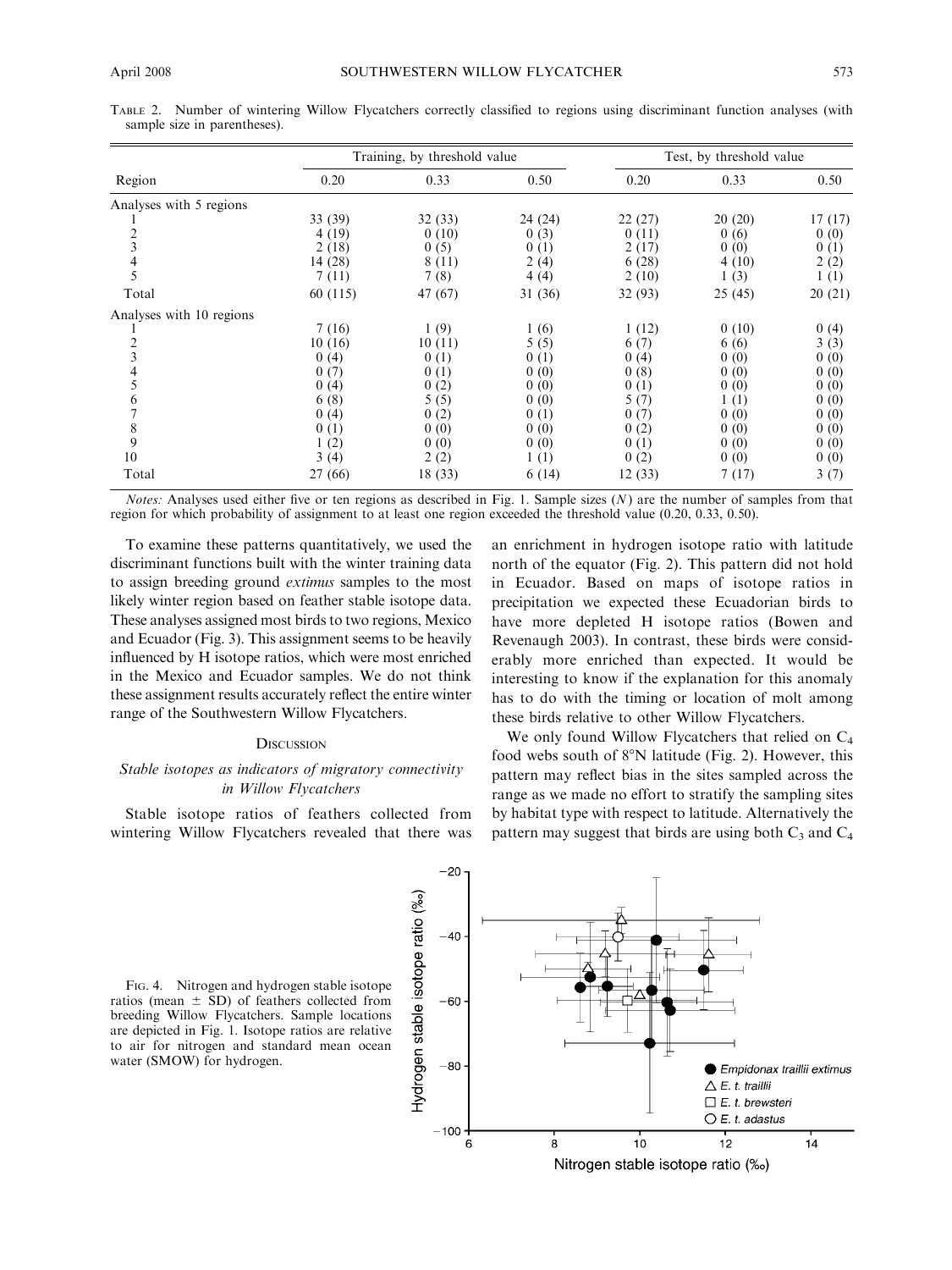

PLATE 1. The Willow Flycatcher is a migrant whose subspecies are difficult to distinguish, particularly outside of the breeding season. The southwestern subspecies is protected in the United States by the endangered species act. Identifying areas used by this subspecies during migration and winter is a primary conservation objective. Photo credit: Bob Steele.

carbon sources below  $8^\circ$  latitude and only  $C_3$  sources north of 8° north latitude.

The pattern in hydrogen isotope ratios was useful in assigning a few wintering Willow Flycatchers to the regions in which they were captured using discriminant analysis (Table 2). However, the discriminant functions were only able to correctly classify between 40% and 50% of samples. Much of this difficulty relates to the anomalously enriched values of feathers from Ecuador. While these rates are better than that expected at random (10–20%), they are unlikely to be sufficient to direct an extensive management effort.

On the breeding grounds there were clearly subspecies level differences in the H stable isotope ratios. This difference suggests that, on average, individuals of the west coast (brewsteri) and southwestern (extimus) subspecies were wintering in different locations from individuals of interior western (adastus) and eastern (traillii) subspecies. It would be useful to know whether these differences persist among breeding populations of adastus, and traillii that are closer, geographically, to breeding populations of extimus. It is possible that these differences are part of a more gradual change in isotope ratios across the breeding range. For example, if Willow Flycatchers exhibit any of the common forms of either chain or leapfrog migration, we would expect these types of geographic associations among breeding and wintering birds (Smith et al. 2003). This finer scale geographic information might also start to define whether and how breeding and winter regions are linked.

When discriminant functions based on winter samples were applied to breeding samples, the most common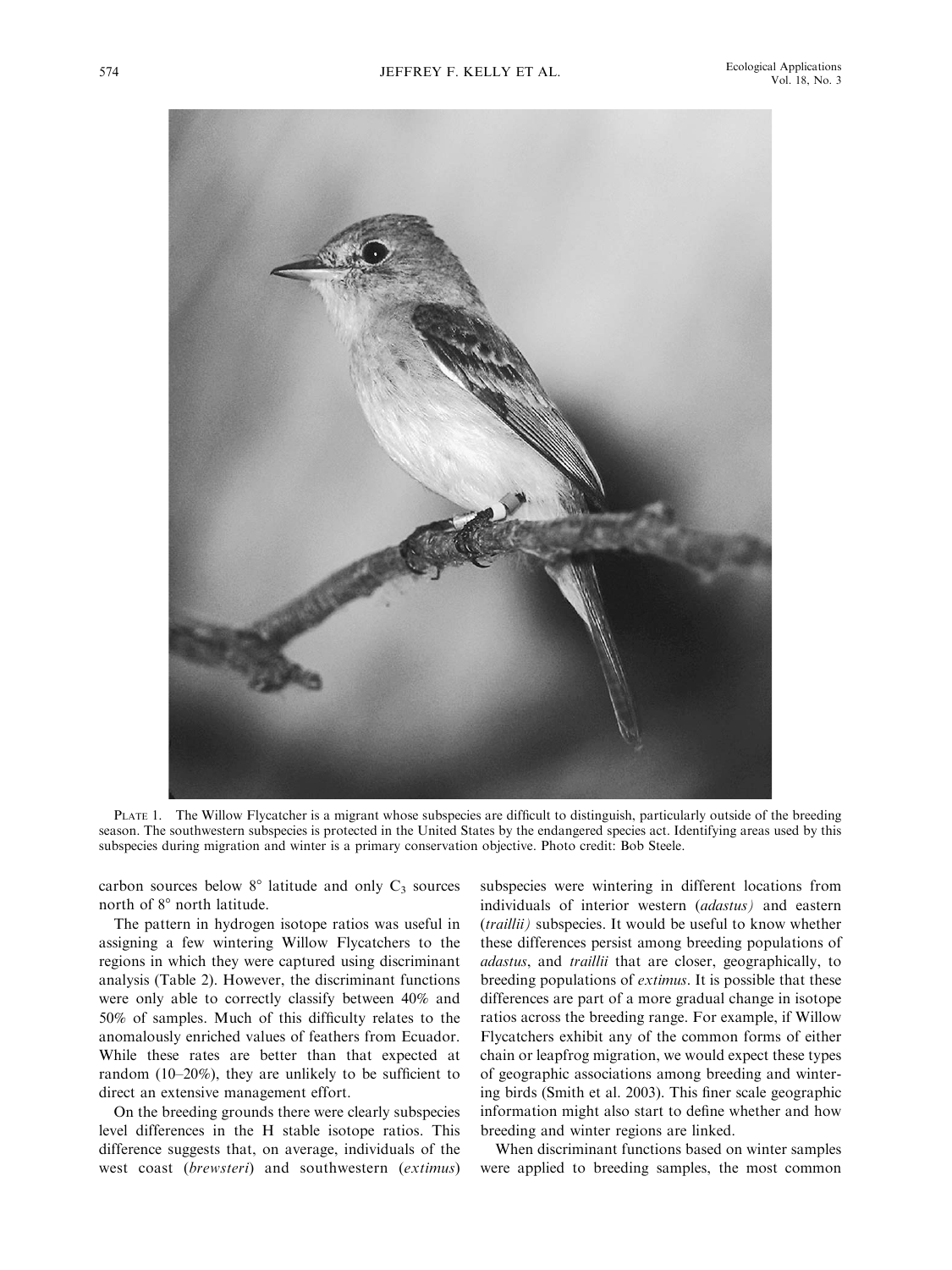prediction, regarding Southwestern Willow Flycatchers was that they winter in either central Mexico or Ecuador. While these areas had H isotope ratios that matched those of breeding Southwestern Willow Flycatchers, it seems unlikely that Willow Flycatcher winter distribution occurs only in two geographically disparate regions. We think it is more likely that Southwestern Willow Flycatchers might winter over a broad range but that isotope signatures were only distinct enough to allow classification at the edges of the winter distribution. Also in comparing the distribution of breeding and winter samples it is clear that many birds in the center of the winter range have H isotope ratios that were less enriched than any of the breeding population samples (Figs. 2 and 4). Therefore it would have been surprising if the discriminant function analysis assigned breeding birds to these regions. It is unclear where these deuterium-depleted birds from the center of the wintering range breed, but they seem unlikely to be part of the extimus subspecies.

Because the isotopic gradients across the winter range of Willow Flycatchers were weak and extimus is relatively rare, it was not possible to use isotope ratios to identify boundaries of the winter range of this subspecies. It is possible that there is no segregation of subspecies on the wintering grounds (Unitt 1997). However, this pattern would be unusual among species of passerine for which these patterns have been documented. Although for some species, mixing of subspecies during winter has been reported (Kelly and Hutto 2005). It is also possible that segregation occurs by habitat or elevation, which our samples were inadequate to detect.

#### Remedies and suggestions for future research

Other studies have shown that power to correctly classify birds to sites of origin can be greatly enhanced through use of other molecular and biogeochemical markers (Szep et al. 2003, Dockx et al. 2004). In particular, if a robust phylogeography for Willow Flycatchers could be developed, integration of genetic and stable isotope data would probably improve classification rates (e.g., Kelly et al. 2005). However, extensive genetic work with Willow Flycatchers has not yet revealed strong phylogeographic patterns.

There have been enormous advances in our understanding of potential and limitations of stable isotope approaches since our data collection began in 1998. A more rigorous stratified random study design in which each potential habitat was sampled over the identical time window with a single year would undoubtedly produce less noisy data. Collection of only first primary feathers and analysis of those feathers in a single session would also undoubtedly produce cleaner data. Corrections of H isotope ratios for exchangeable hydrogen would also be beneficial. In order to execute this study design in this region, considerable funding and lead time would be necessary, as well as permits to access public and private lands and the collection and export of body tissues for stable isotope analysis. These obstacles are significant and the shortcoming of data collected over a protracted period as they were in this study must be weighed against the opportunity costs of waiting until (or if) sufficient funding is available to implement a more rigorous design.

To more efficiently manage and conserve Southwestern Willow Flycatchers in their wintering habitat, we recommend the following: (1) continue to pursue a robust phylogeography using more sensitive genetic techniques, such as microsatellite markers. Once developed this information can be combined with data from stable isotope ratios and other intrinsic markers to improve subspecies and geographic classification of Willow Flycatchers on their wintering grounds; and (2) collect feather samples from a more geographically diverse set of Willow Flycatchers for use in stable isotope analysis.

#### **ACKNOWLEDGMENTS**

We thank T. Koronkiewicz, J. Lynn, C. Nishida, and E. Paxton for help with feather collection and T. Olson, B. Raulston, and J. Swett of the Bureau of Reclamation for support. The Bureau of Reclamation (04FG300001) and U.S. Fish and Wildlife Service provided financial support. RCN:MI-GRATE (NSF-IOS 0541740) provided research infrastructure. We thank M. B. Wunder and an anonymous reviewer for helpful comments.

#### LITERATURE CITED

- Bowen, G. J., and J. Revenaugh. 2003. Interpolating the isotopic composition of modern meteoric precipitation. Water Resources Research 39:1299–1312.
- Browning, M. R. 1993. Comments on the taxonomy of Empidonax traillii (Willow Flycatcher). Western Birds 24: 241–257.
- Caccamise, D. F., L. M. Reed, P. M. Castelli, S. Wainright, and T. C. Nichols. 2000. Distinguishing migratory and resident Canada geese using stable isotope analysis. Journal of Wildlife Management 64:1084–1091.
- Chamberlain, C. P., J. D. Blum, R. T. Holmes, X. Feng, T. W. Sherry, and G. R. Graves. 1997. Use of isotope tracers for identifying populations of migratory birds. Oecologia 109: 132–141.
- Clegg, S. A., J. F. Kelly, M. Kimura, and T. B. Smith. 2003. Combining genetic markers and stable isotopes to reveal leapfrog migration in a Neotropical migrant, Wilson's warbler (Wilsonia pusilla). Molecular Ecology 12:819–830.
- Dockx, C., L. P. Brower, L. I. Wassenaar, and K. A. Hobson. 2004. Do North American butterflies travel to Cuba? Stable isotope and chemical tracer techniques. Ecological Applications 14:1106–1114.
- Gorski, L. J. 1969. Traill's Flycatchers of the ''fitz-bew'' songform wintering in Panama. Auk 86:745–747.
- Hamel, P. B., D. K. Dawson, and P. D. Keyser. 2004. How we can learn more about the Cerulean Warbler (Dendroica cerulea). Auk 121:7–14.
- Hobson, K. A. 2005. Stable isotopes and the determination of avian migratory connectivity and seasonal interactions. Auk 122:1037–1048.
- Hobson, K. A., and L. I. Wassenaar. 1997. Linking breeding and wintering grounds of Neotropical migrant songbirds using stable hydrogen isotopic analysis of feathers. Oecologia 109:142–148.